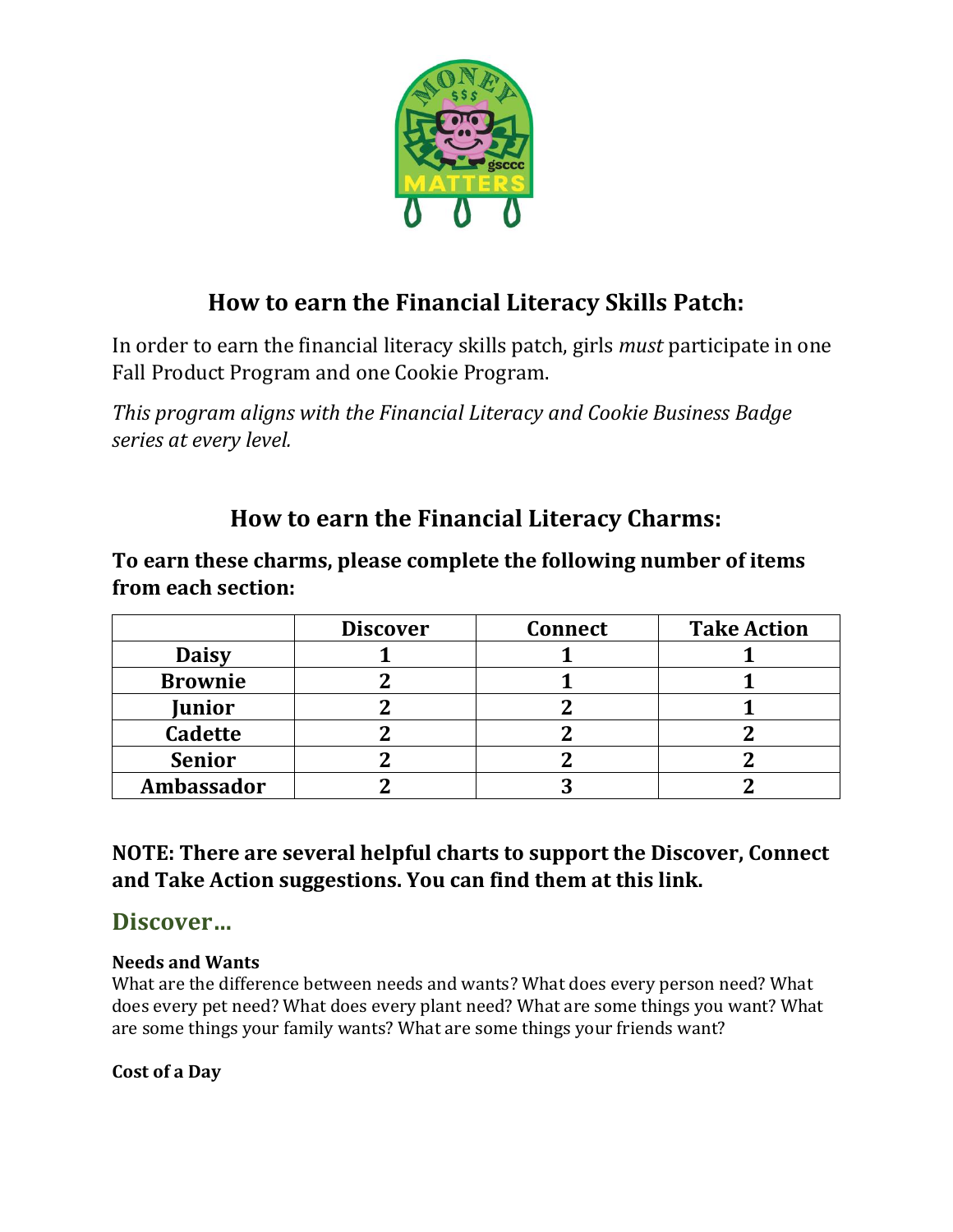What is the cost of a day? Carry a notebook for 3 days. What are the costs of the things you use every day, i.e. clothes, food, transportation, toys, school supplies, leisure activities, etc.?

#### **Philanthropy**

What is philanthropy? How do philanthropists help your neighborhood, city, state, and the world? What is the difference between philanthropy and community service?

#### **Small Business**

What small business in your community do you frequent? What do you think a person needs to know before starting a small business? What business would you be interested in starting?

#### **Customer Research**

What is customer research? Why is it important in selling a product? What is "brand identity"? Can you use brand identity to increase your fall product and cookie sales?

#### **Spending Value**

What's important to you when you are budgeting and spending money? Is healthy living a spending value for you? Is music your passion? Do you like to spend money on a favorite cause, i.e. SPCA, homelessness, environmental issues, health issues?

#### **Credit**

Make a list of all the types of credit available. How old does a person need to be to get a credit card? What is the difference between a store credit card, a bank credit card and a debit card? What are some of the positives to using a card to purchase things? What are some of the pitfalls of using a card to purchase things?

#### **Customer Service**

What is customer service? What does helpful customer service look like? How does it feel when you receive helpful customer service? How does it feel when you get poor customer service? How does customer service influence product sales?

## **Connect…**

#### **Visit a Bank or Credit Union**

Learn about the differences between a bank and a credit union. What jobs are available at a bank and/or credit union? What kind of education, training and/or experience is helpful when thinking about a career in banking? What services are offered at a bank and/or credit union? How old do you have to be to open an account at the bank and/or credit union?

#### **Meet a Small Business Owner**

What education, training and/or experience do you need to run this business? How did this owner start their business? What are the challenges of running a small business? What are the joys of running a small business? What kind of support is available for small business owners? How does the owner decide what to charge for a product or service? How do they brand and market their product or service?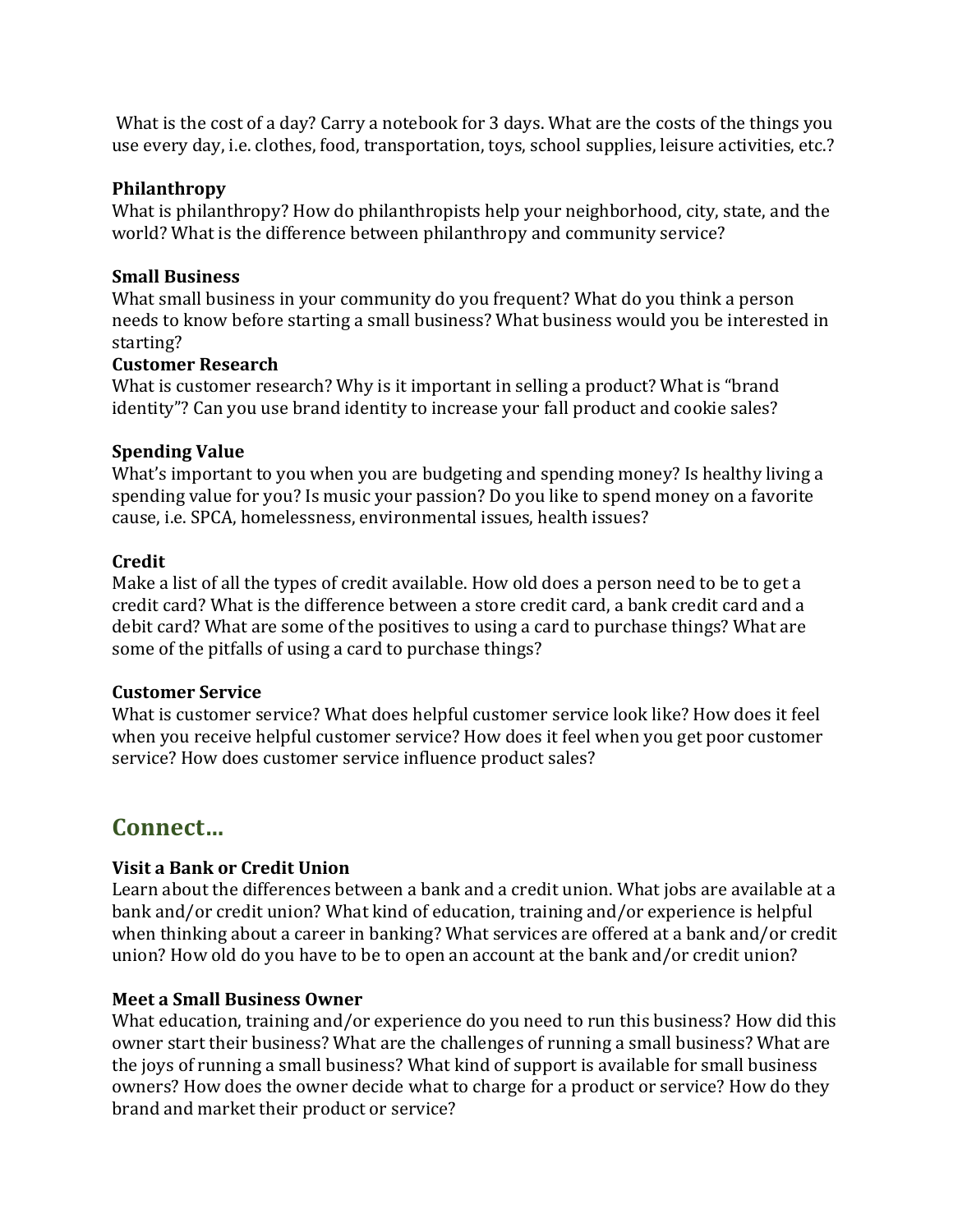#### **Meet a Loan Officer**

What education, training and/or experience do you need to be a loan officer? What is a loan? How old do you have to be in order to get a loan? What is important for a person to know before they ask for a personal loan? What are three important things a small business owner must do in order to get a loan? What are three reasons a person or business may not get a loan?

#### **Meet a Money Manager/Financial Advisor**

What education, training and/or experience do you need to be a money manager/financial advisor? What services does a money manager/financial adviser provide? What are some common financial mistakes people make when planning for a big purchase? What are some of the tools for making savings grow? What is a credit score and why is it important?

#### **Meet a Philanthropist**

How did this person get interested in philanthropy? How did this person pick the program or organization to support through philanthropic activities? What education, training and/or experience do you need to be an effective philanthropist? How is philanthropy different from community service or fundraising?

#### **Meet a Fundraiser/Fund Developer**

What education, training and/or experience do you need to be fundraiser/fund developer? What are the challenges of this career? What are the joys of this career? What are some of the strategies used to get people interested in giving money? How many ways are there for people to financially support a program/organization?

## **Take Action…**

- Set a giving goal philanthropy for your favorite organization. Find out what kind of support they need and decide how you can help. Take a tour of the organization. Create a presentation highlighting the organization and their needs. Share with your Girl Scout friends
- Create a personal budget include categories for saving, giving, and spending. Create a presentation on how to create a personal budget, how to figure out your needs and wants and the importance of learning these skills. Share your presentation with your Girl Scout friends.
- List your wants and needs how much money would you need to cover all of the items on your list – notice what triggers why you want something, i.e. is it because your friend has one; is it something that will make life easier for you;
- Create a marketing message for your fall product and/or cookie sale. Create a presentation on the importance of marketing and branding. Share your presentation with your Girl Scout friends.